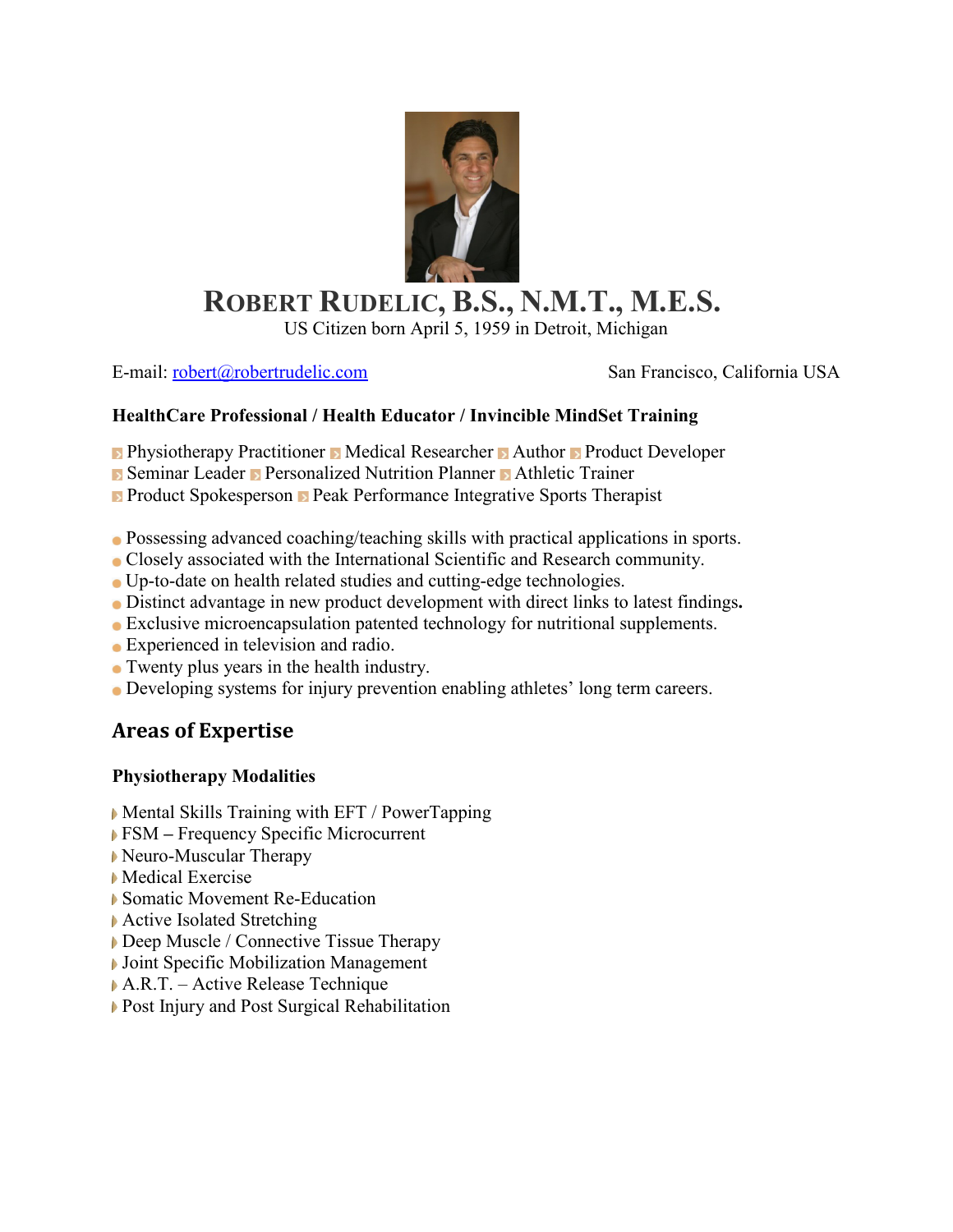## **Leadership**

**■ Keynote Speaker** 

 $\Box$  Conducting Seminars / Workshops

|           | $\Box$ Television Infomercial Spokesperson<br>$\Box$ Television and Radio News Expert on Health Issues<br>$\Box$ Teaching Curriculum Consultant / Planner / Instructor<br>$\Box$ Athletic Event Organizer |               |
|-----------|-----------------------------------------------------------------------------------------------------------------------------------------------------------------------------------------------------------|---------------|
|           | <b>Education</b>                                                                                                                                                                                          |               |
| <b>BS</b> | Shaw College at Detroit<br>Health & Physical Education                                                                                                                                                    | June 1982     |
|           | <b>NMT</b> National Holistic Institute<br>Neuromuscular Therapy                                                                                                                                           | August 1988   |
|           | MES American Academy of Health & Fitness<br>Medical Exercise Specialist                                                                                                                                   | November 1997 |

## **Specialized Professional Trainings and Certifications**

**□ Hosting Seminars / Workshops for World Renowned Educators** 

- Gary Craig EFT (Emotional Freedom Technique)
- Steve Wells EFT, SET, PET
- ▶ David Feinstein Energy Psychology
- Donna Eden Energy Medicine
- Dr. Carolyn McMakin Frequency Specific Microcurrent
- Paul St. John Advanced Neuromuscular Training
- Bob King Myofascial Release and Injury Rehabilitation
- ▶ Aaron Mattes Active Isolated Stretching
- Susan Koneig Hanna Somatics
- Jean Claude West Structural Mechanics; Orthopedic Analysis
- Lee Shabas NMT for Chronic Pain Patients
- Usus Shiki Ryotto Reiki System of Natural Healing
- ▶ Paul Chek Strength and Conditioning Coaching
- John Harris Sports Massage
- Dr. Nelson Vetanze Active Release Technique
- Candace Pert Ph.D. Molecules of Emotion
- Dr. James Oschman The Living Matrix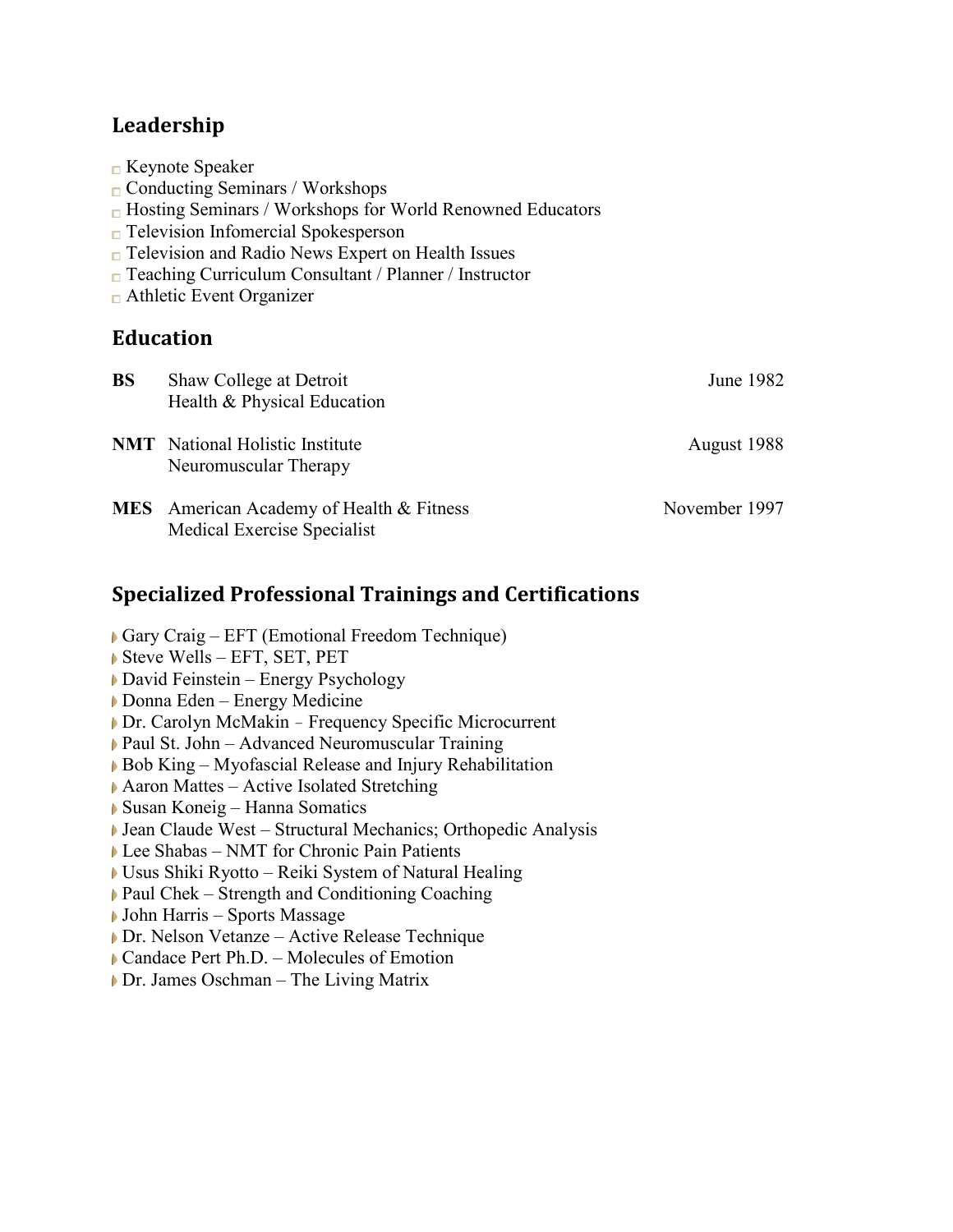## **Professional Experience**

| • Private Clinical Practice, San Francisco, California       | $1989 -$ Present     |
|--------------------------------------------------------------|----------------------|
| • Oakland Raiders, Team Therapist                            | $2003 / 2004$ Season |
| • Paramount Pictures, Movie Set Therapist (The Longest Yard) | 2004                 |
| • Pickett Racing, Team Therapist                             | $2005 - 2011$        |

Professional Sports Clients: Past / Present –

Oakland Raiders, San Francisco 49er's, Denver Broncos, New England Patriots, Carolina Panthers, Baltimore Ravens, Cleveland Browns, Jacksonville Jaguars, Houston Texans

#### **Professional Affiliations**

American College of Sports Medicine – Registration  $\# 616288$ American Massage Therapy Association – Registration  $\#$  48295 Association for Comprehensive Energy Psychology / ACEP

#### **Publications**

#### *Book* **– Anything Is Possible – The Art & Science of Tapping Into Your Power**

by Robert Rudelic, BS, NMT, MES

Published 2005 – Updated 2017

*Subject* – PowerTapping®, a technique developed by Robert Rudelic that can quickly and easily relieve unwanted, negative emotions and permanently change beliefs forever. The book is a nononsense, psychobabble-free approach and written for use by anyone of any age.

#### *Book* **– Everything in Life is a Performance**

by Robert Rudelic, BS, NMT, MES

Published 2020

*Subject* – A blueprint on how to train your mind like a champion and have the mindset of a Victor not a victim. What makes this book unique is that Robert has integrated video PowerTapping coaching sessions within the chapters that you can access in the moment and join him to enhance your experience mentally, emotionally, and physically so you have an actual experience. Having the actual experience takes you beyond just knowledge – you know!